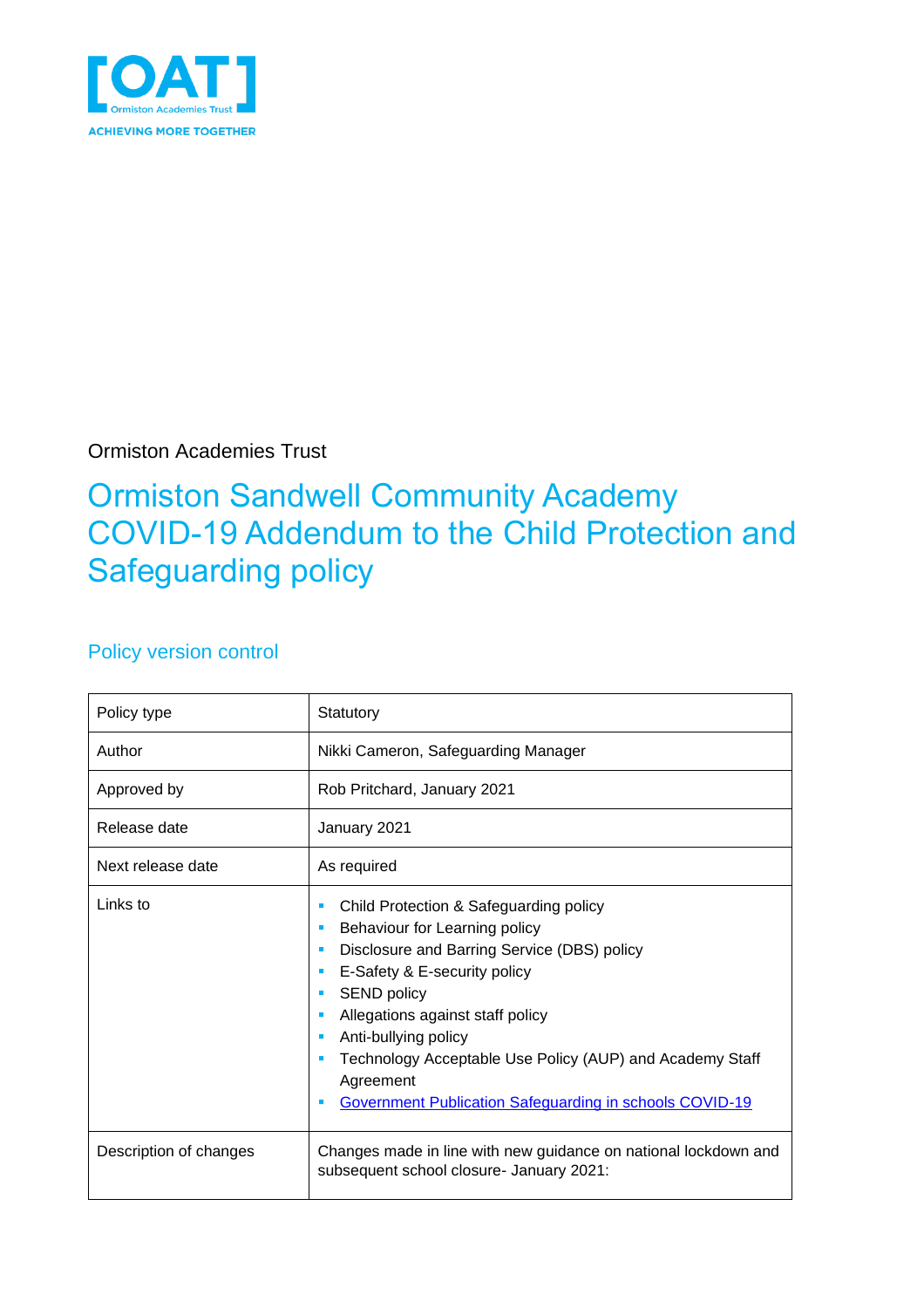

 $\mathbf{\tau}$ 

 $\mathbf{r}$ 

| Author changed<br>Context- re written for clarity and brevity<br>Key Contacts- Safeguarding Manager contact added, SENCo<br>contact added, Governance contact removed<br>2.1 - Vulnerable Children rewritten to update to latest Govt<br>guidance<br>2.5- revised to include emphasis on mental health and well-<br>being<br>3.5 removed as it referred to 'returning year groups'<br>4.2- amend- removal of June 2020 date<br>4.3- amend – removal of tier and wider opening of schools ref<br>Section 6- attendance monitoring rewritten to comply with latest<br>Gov.uk requirements<br>8.5- Sunita Yardley-Patel replaced with Nikki Cameron<br>9.2 - addition of confidentiality in email communication when<br>reporting a concern<br>9.3 Removed – reference to paper concern forms<br>$9.4 -$ becomes $9.3$<br>9.5 becomes 9.4<br>11.1 Replace Sunita Yardley-Patel with Regional Director and<br>Nikki Cameron<br>12.1 replace Sunita Yardley-Patel with Principal and<br>Safeguarding Governor<br>12.4 return to school replaced with at home. Removal of<br>examples of behaviours<br>16.2 references to 'edge of social care' and 'pastoral type'<br>×<br>support replaced with 'at risk'<br>16.3 - removal of 'See sections 2-6 for more information'<br>16.7 - paragraph added to include a weekly review of the 'at<br>risk' list to ensure those most at need are being identified as<br>time passes<br>17 - title change from Peer on Peer Abuse to match KCSIE<br>2020 Child on Child Sexual Violence and Sexual Harassment<br>terminology<br>18.2 additions to include a wider range of types of provision to<br>support those struggling with mental ill-health. |
|--------------------------------------------------------------------------------------------------------------------------------------------------------------------------------------------------------------------------------------------------------------------------------------------------------------------------------------------------------------------------------------------------------------------------------------------------------------------------------------------------------------------------------------------------------------------------------------------------------------------------------------------------------------------------------------------------------------------------------------------------------------------------------------------------------------------------------------------------------------------------------------------------------------------------------------------------------------------------------------------------------------------------------------------------------------------------------------------------------------------------------------------------------------------------------------------------------------------------------------------------------------------------------------------------------------------------------------------------------------------------------------------------------------------------------------------------------------------------------------------------------------------------------------------------------------------------------------------------------------------------------------------------------------------------------------|
| 18.5 Sunita Yardley Patel replaced with Nikki Cameron                                                                                                                                                                                                                                                                                                                                                                                                                                                                                                                                                                                                                                                                                                                                                                                                                                                                                                                                                                                                                                                                                                                                                                                                                                                                                                                                                                                                                                                                                                                                                                                                                                |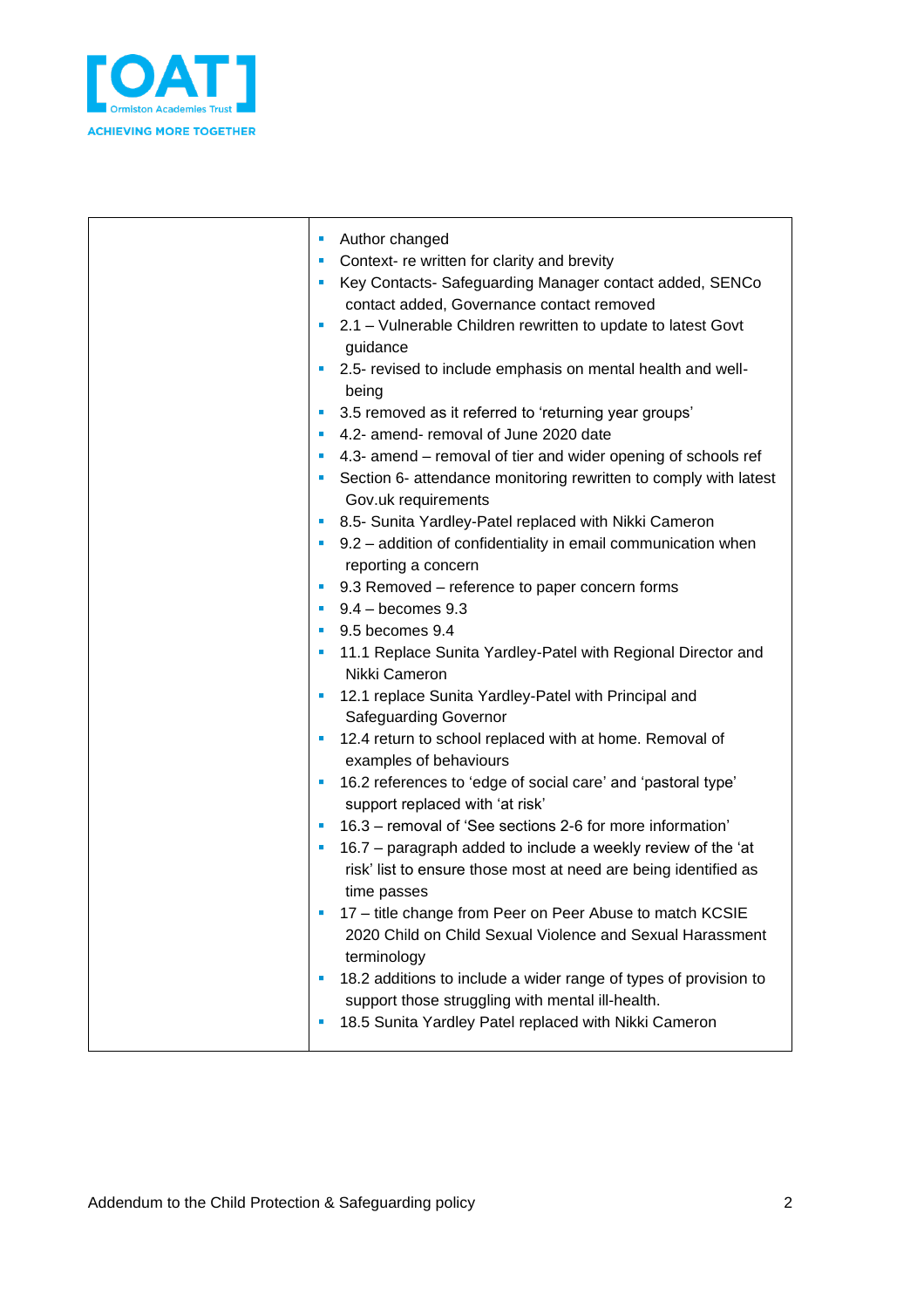

# **Contents**

| 1.  |                                                                               |
|-----|-------------------------------------------------------------------------------|
| 2.  |                                                                               |
| 3.  | Do vulnerable children have to continue to go to an education setting?        |
| 4.  |                                                                               |
| 5.  |                                                                               |
| 6.  |                                                                               |
| 7.  |                                                                               |
| 8.  |                                                                               |
| 9.  |                                                                               |
| 10. |                                                                               |
| 11. |                                                                               |
| 12. |                                                                               |
| 13. |                                                                               |
| 14. |                                                                               |
| 15. | Interacting with pupils online that are not present in the academy12          |
| 16. | Supporting pupils who are not attending the academy in the Covid-19 context13 |
| 17. |                                                                               |
| 18. |                                                                               |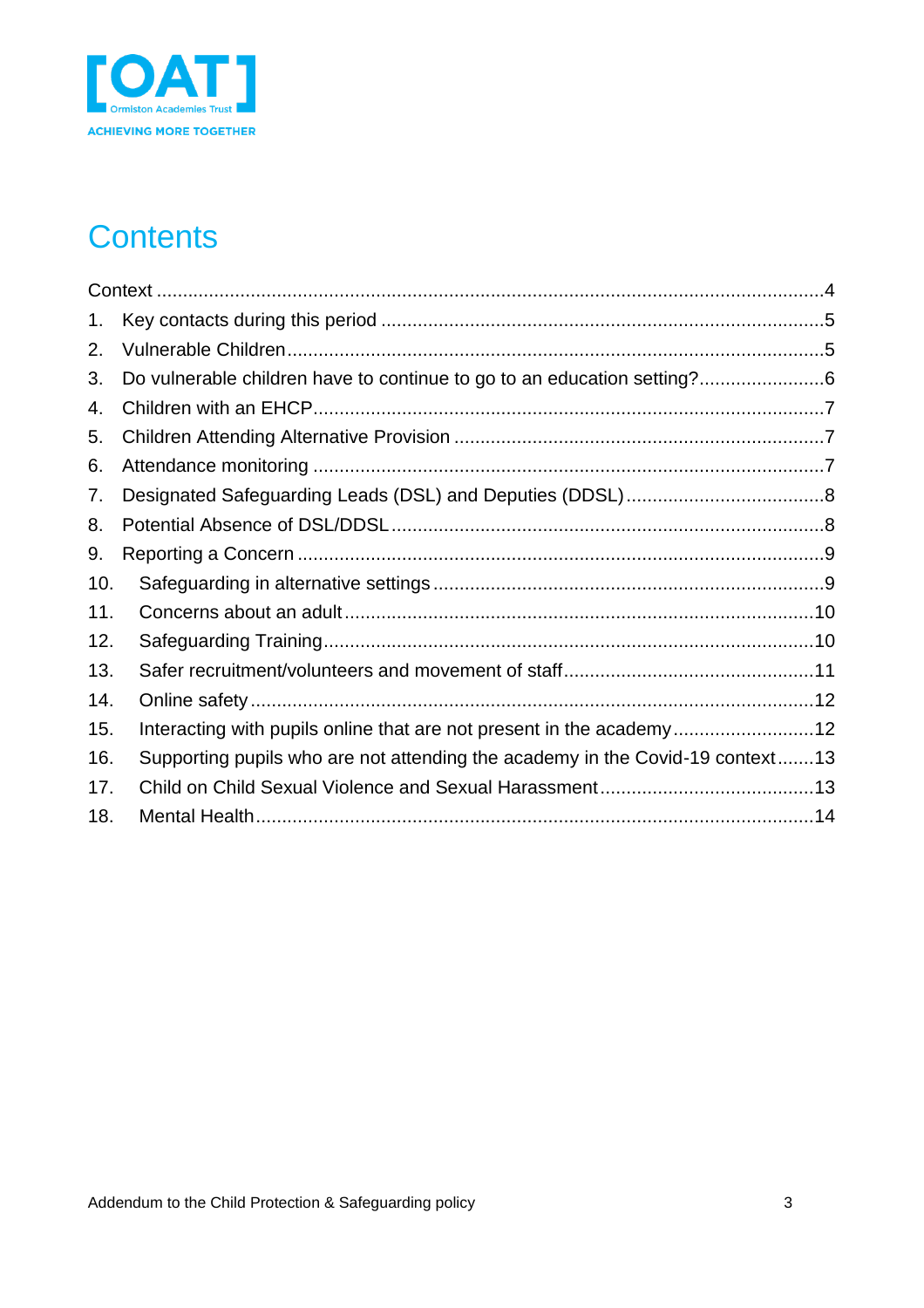

#### <span id="page-3-0"></span>**Context**

From 6 January 2021 schools and academies are officially closed, parents are asked to keep their children at home, wherever possible, but schools and academies are to remain open and provide places for vulnerable children and the children of critical workers.

[What parents and carers need to know about early years providers, schools and colleges](https://assets.publishing.service.gov.uk/government/uploads/system/uploads/attachment_data/file/951035/210108_Parents_Guidance_vF.pdf)  [\(publishing.service.gov.uk\)](https://assets.publishing.service.gov.uk/government/uploads/system/uploads/attachment_data/file/951035/210108_Parents_Guidance_vF.pdf)

[Children of critical workers and vulnerable children who can](https://www.gov.uk/government/publications/coronavirus-covid-19-maintaining-educational-provision/guidance-for-schools-colleges-and-local-authorities-on-maintaining-educational-provision) access schools or educational settings - [GOV.UK \(www.gov.uk\)](https://www.gov.uk/government/publications/coronavirus-covid-19-maintaining-educational-provision/guidance-for-schools-colleges-and-local-authorities-on-maintaining-educational-provision)

This sub-section of the OSCA Child Protection and Safeguarding policy contains details of our safeguarding arrangements during this period. It should read alongside the academy Child Protection and Safeguarding policy and will operate alongside advice issued by Central Government, Local Authority and Local Safeguarding Partners.

We will ensure that, where we care for children on site, we have appropriate support in place for them. We will take advice from, and work with, central government and our local safeguarding partners. We will ensure that where children are working from home, a process is in place to enable regular safe and well checks are carried out with those at greater risk of harm being prioritised.

We will refer to the Government guidance for education and childcare settings on how to ensure a Covid secure environment and continue to follow the advice from Public Health England. All necessary risk assessments are in place.

Where we have concerns about the impact of staff absence, such as our Designated Safeguarding Lead, First Aiders or members of the Leadership Team – we will discuss them immediately with the relevant members of our Trust.

It is important to note, that Government policy and advice changes rapidly. Academies will do their best to ensure school policy complies with that advice and guidance.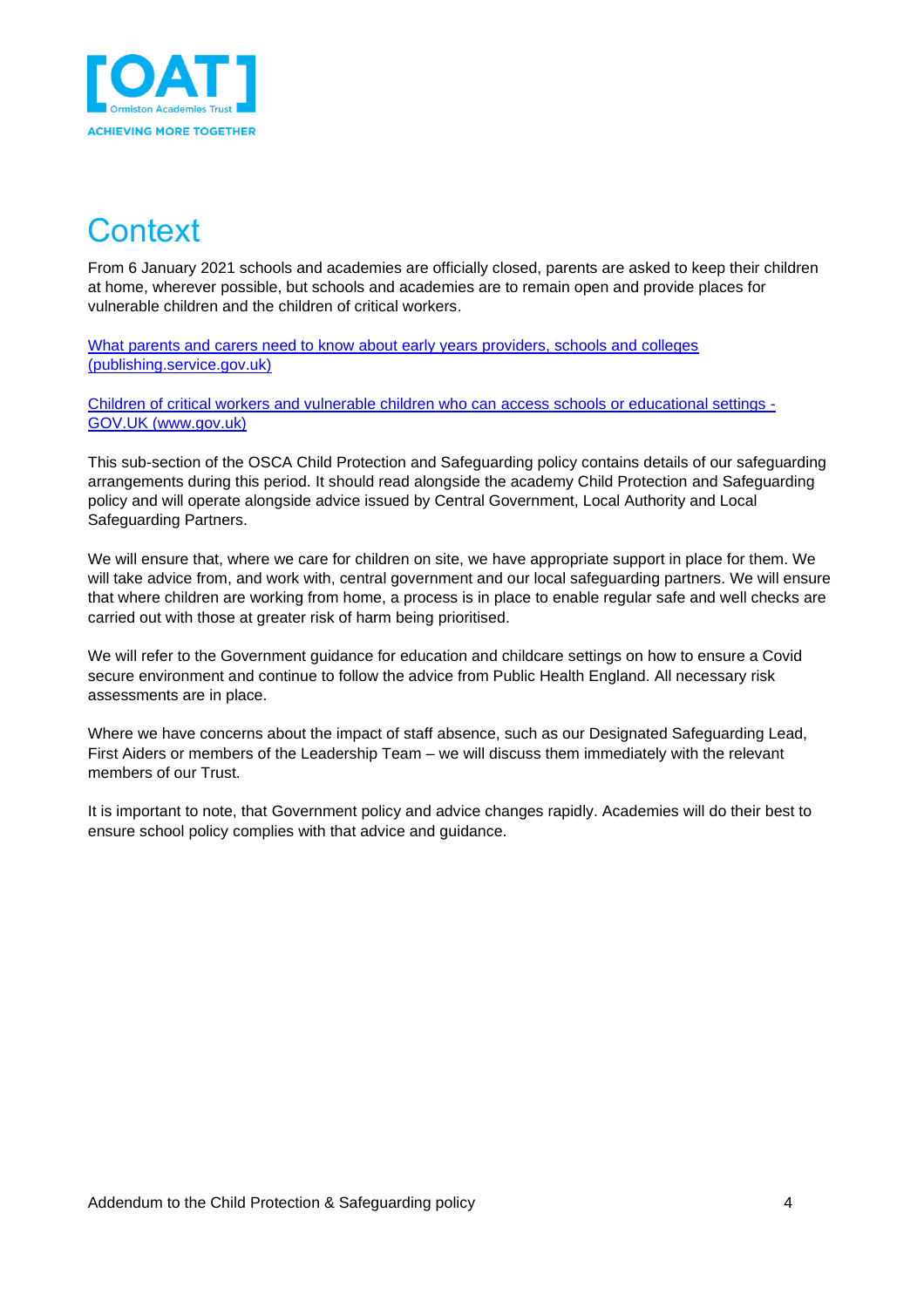

### <span id="page-4-0"></span>1.Key contacts during this period

*(Please see academy rota for day-to-day designated responsibility)*

| <b>Role</b>                                             | <b>Name</b>             | <b>Contact</b><br>number | <b>Email</b>                             |
|---------------------------------------------------------|-------------------------|--------------------------|------------------------------------------|
| <b>OSCA</b><br>Designated<br>Safeguarding Lead          | Gaynor<br>Garner        | 07719<br>902202          | gaynor.garner@ormistonsandwell.org.uk    |
| <b>OSCA</b><br><b>Deputy Designated</b><br>Safeguarding | Andy<br>Morgan          | 07857<br>406399          | Andrew.Morgan1@ormistonsandwell.org.uk   |
| Lead(s)/Safeguarding<br>Team                            | Becky<br>Maiden         | 07719<br>902191          | Becky.Maiden@ormistonsandwell.org.uk     |
|                                                         | Kerry<br>Clair          | 07719<br>902189          | Kerry.Clair@ormistonsandwell.org.uk      |
| <b>Wider SLT contacts</b>                               | Kabir<br>Ahmed          | 07719<br>902195          | Kabir.Ahmed@ormistonsandwell.org.uk      |
| <b>SENCo</b>                                            | Sarah<br><b>Dickens</b> | 01215525501              | Sarah.Dickens@ormistonsandwell.org.uk    |
| Principal                                               | Faye<br>Cutler          | 01215525501              | Faye.Cutler@ormistonsandwell.org.uk      |
| <b>OAT Regional</b><br><b>Director</b>                  | Paula<br>Arrowsmith     | 07963<br>321869          | paula.arrowsmith@ormistonacademies.co.uk |
| <b>OAT Safeguarding</b><br>Manager                      | <b>Nikki</b><br>Cameron | 07825838225              | nikki.cameron@ormistonacademies.co.uk    |

# <span id="page-4-1"></span>2.Vulnerable Children

2.1. Vulnerable children are identified as: children who have a social worker and those children and young people up to the age of 25 with education, health and care (EHC) plans. A child may also be deemed to be vulnerable if they have been assessed as being in need by the school or local authority or otherwise meet the definition in section 17 of the Children Act 1989. This might include children and young people on the edge of receiving support from children's social care services or in the process of being referred to children's services, adopted children or children on a special guardianship order, those at risk of becoming NEET ('not in employment, education or training, those living in temporary accommodation, those who are young carers, those who may have difficulty with engaging with remote education at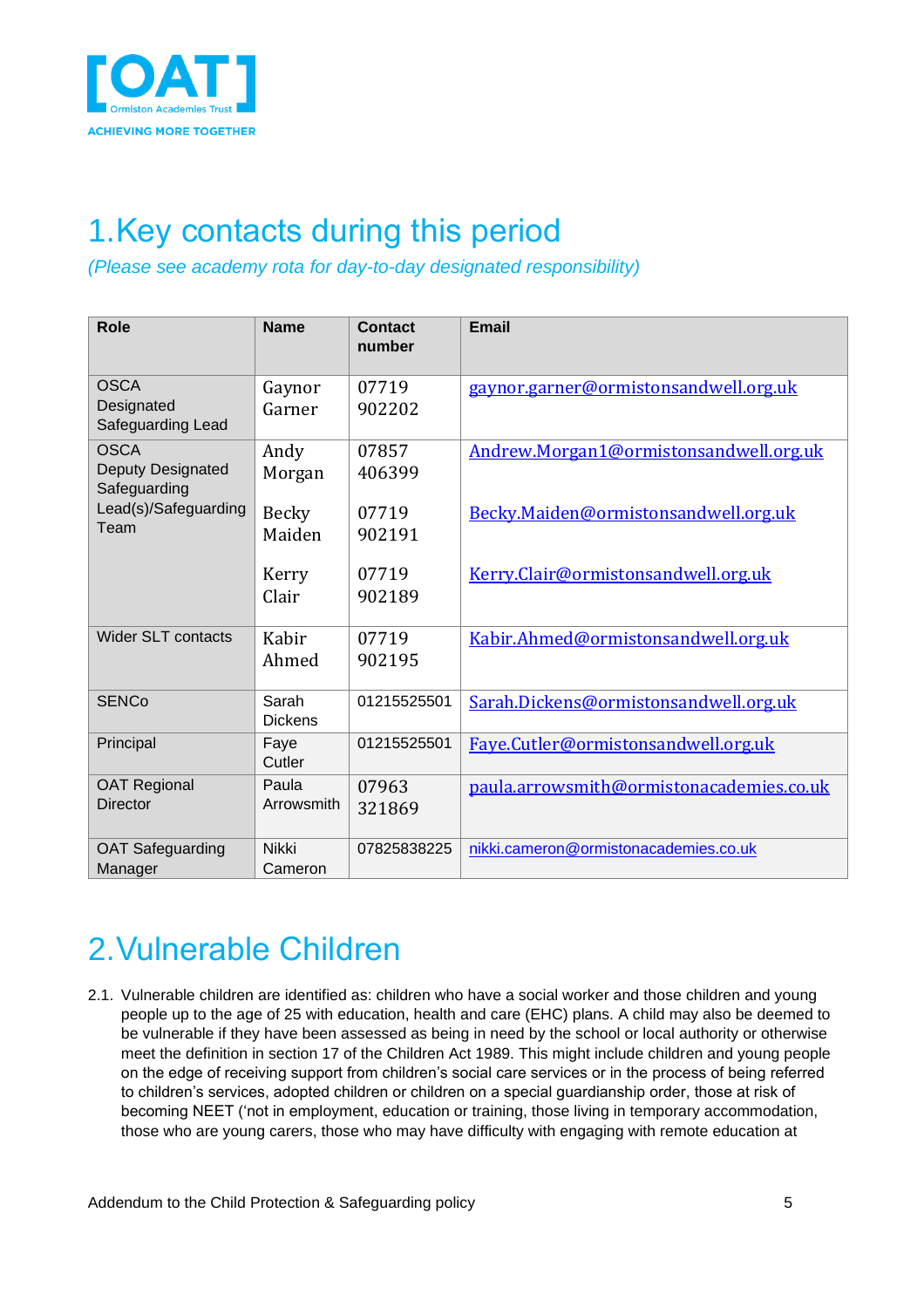

home, care leavers others, at the school's discretion, including children who need to attend to receive support or manage risks to their mental health.

- 2.2. Attending education settings is known as a protective factor for children receiving the support of a social worker. It is right that we prioritise support for those who will benefit the most. We are balancing this carefully with the urgent need to reduce social contact right across society to support the work to reduce the spread of coronavirus (COVID-19).
- 2.3. Leaders, and especially designated safeguarding leads, know their most vulnerable children best and will offer additional places to those on the edges of receiving children's social care support based upon risk assessments and need. Eligibility for free school meals in and of itself should not be the determining factor in assessing vulnerability.
- 2.4. It is important to note that some children that have not been 'at risk' previously become more at risk in this new COVID-19 context; there is an expected rise in domestic violence, and we must respond by considering who should be offered place at the academy provision and keeping in contact with the child's home. Children potentially suffering from Domestic Violence, Neglect, Abuse, Child Criminal Exploitation or Child Sexual Exploitation will be elevated to the daily contact list to ensure that a referral can be made as soon as there is a concern raised.
- 2.5. It should also be noted, that with the return to home schooling, there may be an increase in the number of children not previously been considered 'at risk' and who may now fall into this category. Particularly those with mental ill-health or other social and emotional needs. The safeguarding team are prepared for this and school staff have been asked to be particularly vigilant for signs and indicators that a child may have experienced abuse or neglect or is suffering signs of mental ill-health. School staff have been trained about how to handle a disclosure from a child, and understand that any safeguarding concerns, must be referred immediately to the Designated Safeguarding Lead (or deputies) in the usual way.

#### <span id="page-5-0"></span>3. Do vulnerable children have to continue to go to an education setting?

- 3.1. There is a government expectation that vulnerable children will attend an education setting, so long as they do not have underlying health conditions that put them at severe risk. Further to this, schools and social workers should be agreeing with families whether children in need should be attending schooland the school should then follow up on any pupil that they were expecting to attend, who does not. In circumstances where a parent does not want to bring their child to an education setting, and their child is considered vulnerable, the social worker and OSCA will explore the reasons for this, directly with the parent and record the outcome on the child protection online management system (CPOMS).
- 3.2. The academy will ensure that the relevant social worker or virtual head is made aware of any vulnerable child that has chosen not to attend the academy. We will work with social workers and virtual heads as necessary to ensure effective monitoring continues of these children.
- 3.3. Where parents are concerned about the risk of the child contracting the virus, the academy and the social worker should talk through these anxieties with the parent following the advice set out by Public Health England.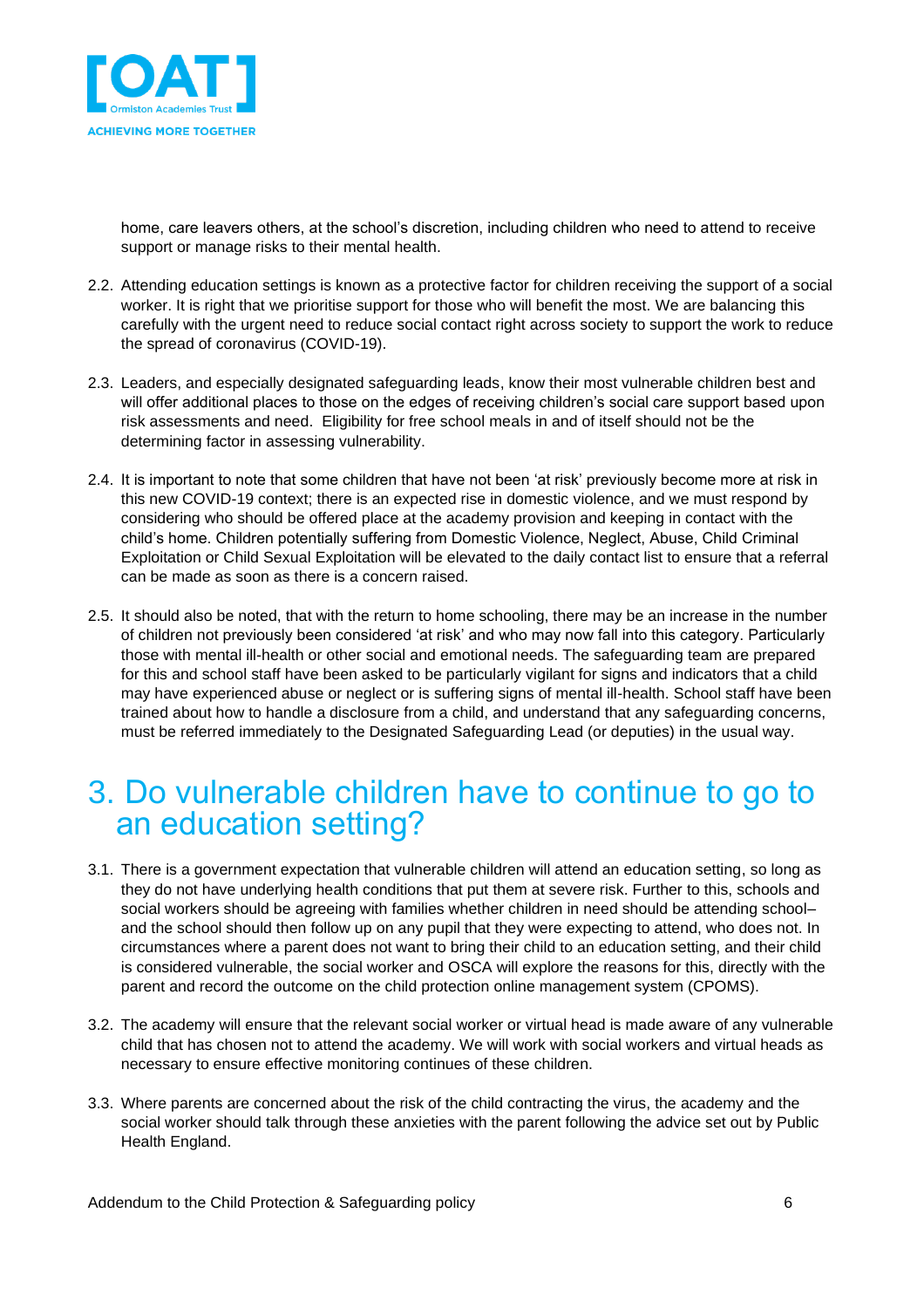

3.4. The academy will consider how to encourage children and young people to attend an education setting where the risk assessment suggests that this is in the best interests of the child. Social workers will remain in contact with vulnerable children and families, including remotely if needed.

# <span id="page-6-0"></span>4. Children with an EHCP

- 4.1. Children with an EHC plan will have been risk assessed in partnership with parents/carers and the local authority to determine whether they would be able to have their needs met at home and be safer there than attending an educational setting. Following these risk assessments some pupils with an EHC plan will have been offered a place in school as it was deemed safe to do so.
- 4.2. Schools should continue to offer places to all children with EHC plans in all year groups **whose risk assessment determined that it was safe to do so.**
- 4.3. The risk assessments of all pupils with EHC plans who remain at home should be kept up to date to reflect any changes in circumstances.
- 4.4. If a pupil with an EHC plan remains at home, it is recommended that the setting and local authority maintains the risk assessment and regularly reviews it in light of changing circumstances to determine whether they can return to school at the appropriate time for them.
- 4.5. Further guidance on updating risk assessment for children and young people with EHC plans can be found at: [https://www.gov.uk/government/publications/coronavirus-covid-19-send-risk-assessment](https://www.gov.uk/government/publications/coronavirus-covid-19-send-risk-assessment-guidance/coronavirus-covid-19-send-risk-assessment-guidance#updating-risk-assessments)[guidance/coronavirus-covid-19-send-risk-assessment-guidance#updating-risk-assessments](https://www.gov.uk/government/publications/coronavirus-covid-19-send-risk-assessment-guidance/coronavirus-covid-19-send-risk-assessment-guidance#updating-risk-assessments)

# <span id="page-6-1"></span>5.Children Attending Alternative Provision

5.1. Where our students are attending an alternative provision the government expectation is that it has remained open. We will continue to record attendance for these children in the same way as children that are attending OSCA during this time. We will follow the same guideline listed above if any of these children are classified as vulnerable or have an EHCP.

#### <span id="page-6-2"></span>6. Attendance monitoring

- 6.1. Those children identified as vulnerable are still expected to attend school full time, unless shielding, selfisolating or quarantining.
- 6.2. The academy will make contact with the parent/carer of any vulnerable child who wishes their child to be absent from school to encourage attendance. However, the DfE expects schools to grant leave of absence, given these exceptional circumstances.
- 6.3. Vulnerable children who are absent will be C coded, not X coded, unless another attendance code is more applicable.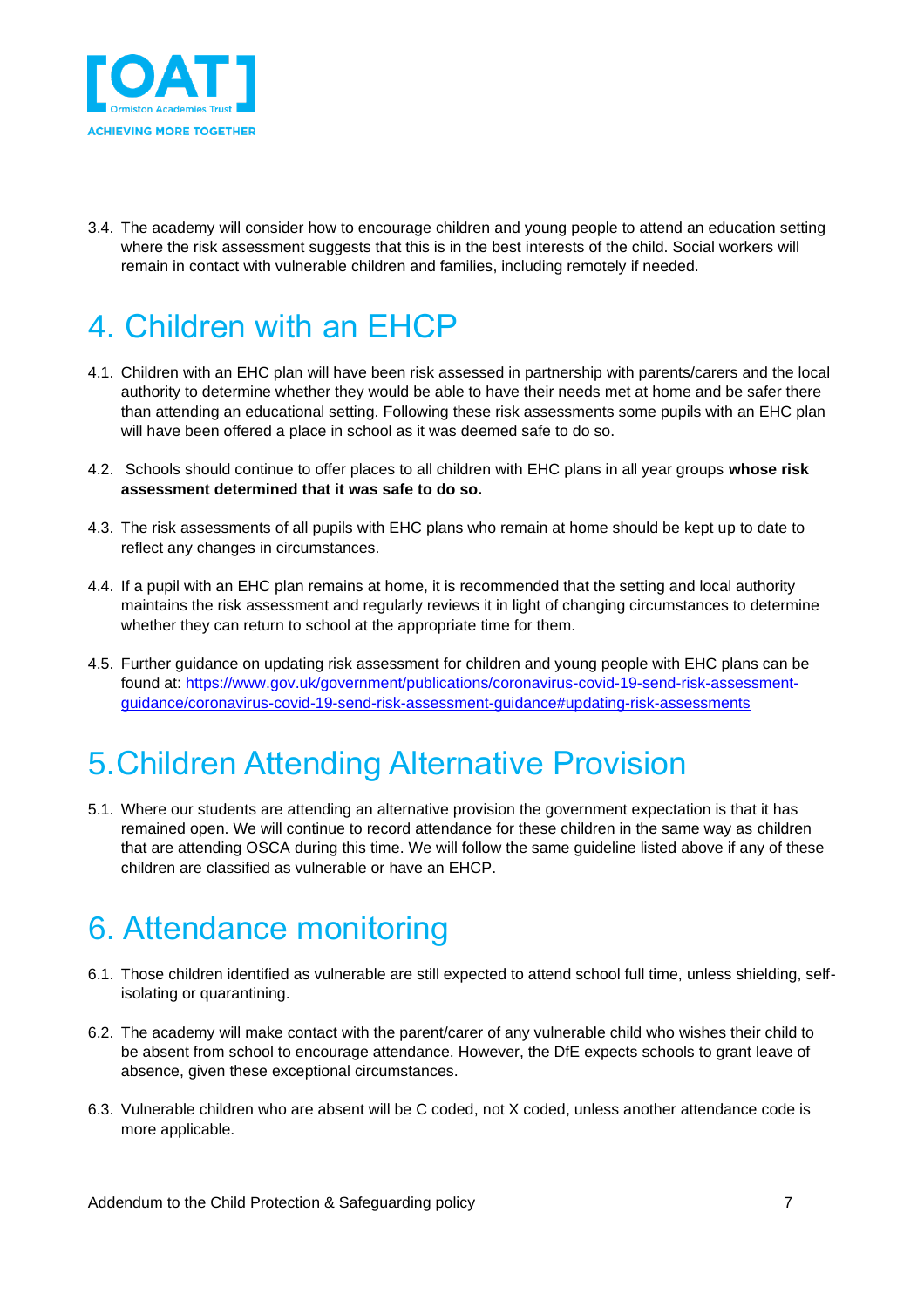

- 6.4. Academies do not need to complete their usual day-to-day attendance processes to follow up on nonattendance unless the child was expected to attend the academy and did not attend. Where this happens, we will phone the relevant parent or carer to establish that the child is safe and well and the reason for non-attendance. Where there are concerns about a child, we will follow our usual referral process.
- 6.5. To ensure the above, we have communicated with parents and carers to re-confirm emergency contact numbers are correct and asked for any additional emergency contact numbers where they are available.
- 6.6. In all circumstances where a child with a social worker does not take up their place in the academy and was expected to attend, or discontinues after a period of attendance, we will notify their social worker.

#### <span id="page-7-0"></span>7.Designated Safeguarding Leads (DSL) and Deputies (DDSL)

- 7.1. The DSL (or DDSL) remains responsible for managing safeguarding within the academy and (with the Principal), is responsible for ensuring that safeguarding is effective. The DSL will support the Principal in making decisions that will allow the academy to monitor relevant students and ensure that safeguarding is considered as part of any new processes or structures that are introduced to meet the demands during the Covid-19 context.
- 7.2. The DSL (or DDSL) will continue to engage with social workers and attend all multi-agency meetings, which can be done remotely.
- 7.3. The DSL (or DDSL) is responsible for overseeing that pupil attendance is monitored and safe and well checks are in place to allow timely safeguarding referrals to be made or actions taken, should they be required.
- 7.4. The DSL (or DDSL) will ensure that information sharing is effective and timely to ensure that any adults in other educational provisions looking after (academy name)'s children can continue to effectively safeguard them when in that provision.

# <span id="page-7-1"></span>8.Potential Absence of DSL/DDSL

- 8.1. Please refer to section 1 for the names and contacts of relevant safeguarding contacts during the Covid-19 context.
- 8.2. The optimal scenario is to have a trained DSL or deputy available on site. Where this is not the case a trained DSL or deputy will be available to be contacted via phone or online video (for example when they are working from home). Where possible though, the academy will include a DSL/DDSL in each shift in the rota.
- 8.3. Whatever the scenario, it is important that all staff and volunteers have access to a trained DSL or deputy. On each day, staff on site will be made aware of who that person is and how to speak to them if the DSL or DDSL is not on site.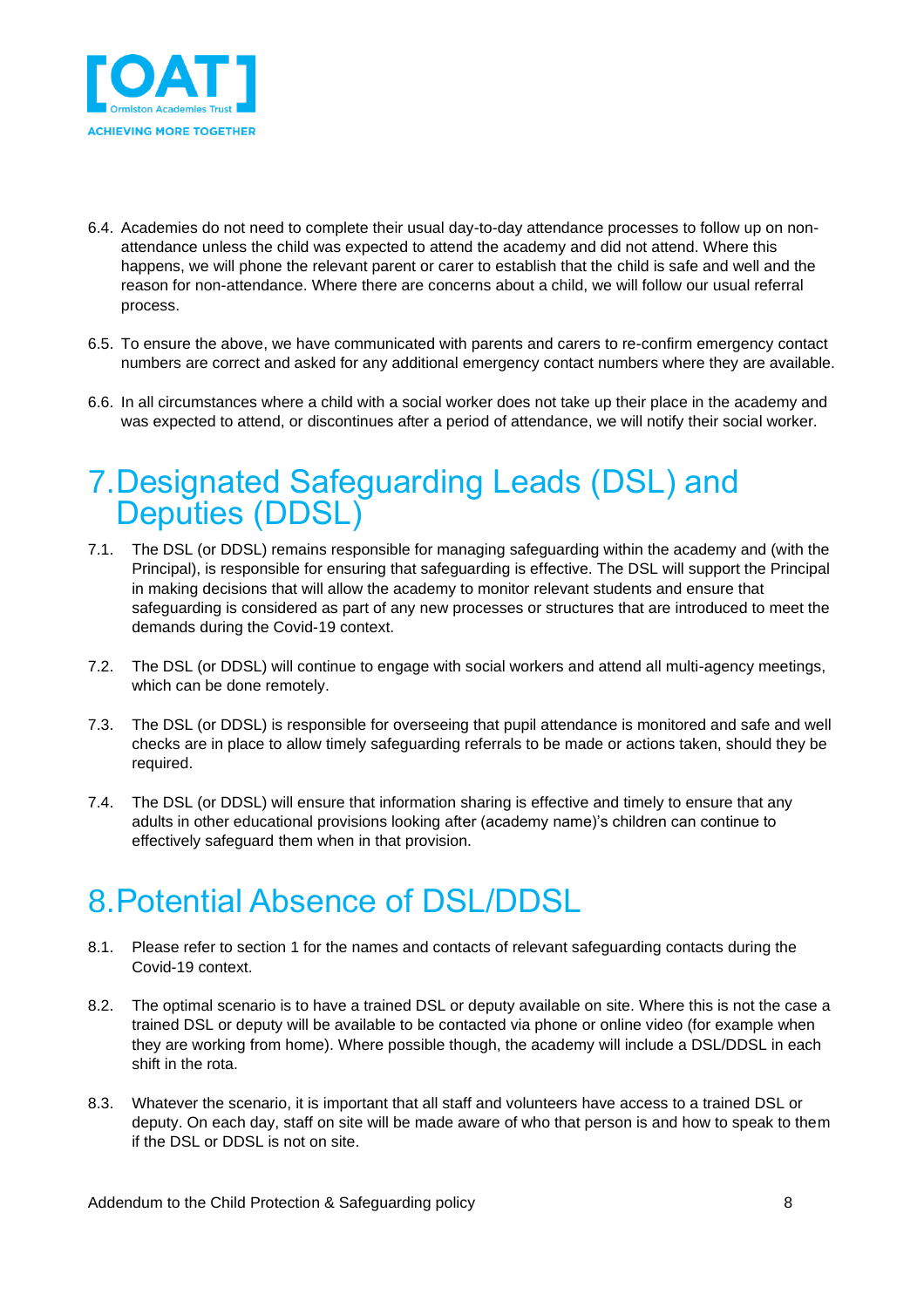

- 8.4. Where a trained DSL or deputy is not on site, in addition to the above, a senior leader will assume responsibility for co-ordinating safeguarding on site. The senior leader will update and manage access to CPOMS and liaise with the offsite DSL (or deputy) and as required, liaise with children's social workers where they require access to children in need and/or to carry out statutory assessments at the academy. The senior leader will also ensure that all the responsibilities of the DSL listed above (section 7) will be met.
- 8.5. If a situation occurs where there is no DSL/DDSL/Member of SLT available for the academy on any particular day (e.g. due to unprecedented levels of illness), the most senior member of staff for that day will contact the Regional Director for the academy and Nikki Cameron to establish who the contactable DSL is for that day to ensure that appropriate referrals are made to relevant agencies in a timely manner. See section 1 for contact details.

# <span id="page-8-0"></span>9.Reporting a Concern

- 9.1. Where staff have a concern about a child, they should continue to follow the process outlined in the school safeguarding policy, this includes making a report via CPOMS, which can be done remotely if required.
- 9.2. In the unlikely event that a member of staff cannot access their CPOMS from home, they should email the Designated Safeguarding Lead and the Principal (unless they have been informed that other members of SLT are leading the academy due to absence through illness). This will ensure that the concern is received. It is important not to put any identifiable details in emails but to alert the DSL/principal that there is a safeguarding concern and provide contact details so the DSL/Principal can discuss the details of the concerns verbally.
- 9.3. All staff and volunteers are reminded of the need to report any concern immediately and without delay. Disciplinary action will be taken if there is an unreasonable delay making a safeguarding referral to the DSL/DDSL; safeguarding pupils remains our first priority.
- 9.4. See Appendix 1 of the full Child Protection and Safeguarding policy for a flow chart.

# <span id="page-8-1"></span>10. Safeguarding in alternative settings

- 10.1. If in the event that any of OSCA's pupils are attending another educational provision due to:
	- 10.1.1. the academy being temporarily closed due to staff shortages,
	- 10.1.2. the need for a deep clean or
	- 10.1.3. as part of a cluster model
- 10.2. It is the responsibility of the DSL and the Principal to ensure that a sufficiently robust system is set up in advance of this to ensure that relevant information about the child is shared to relevant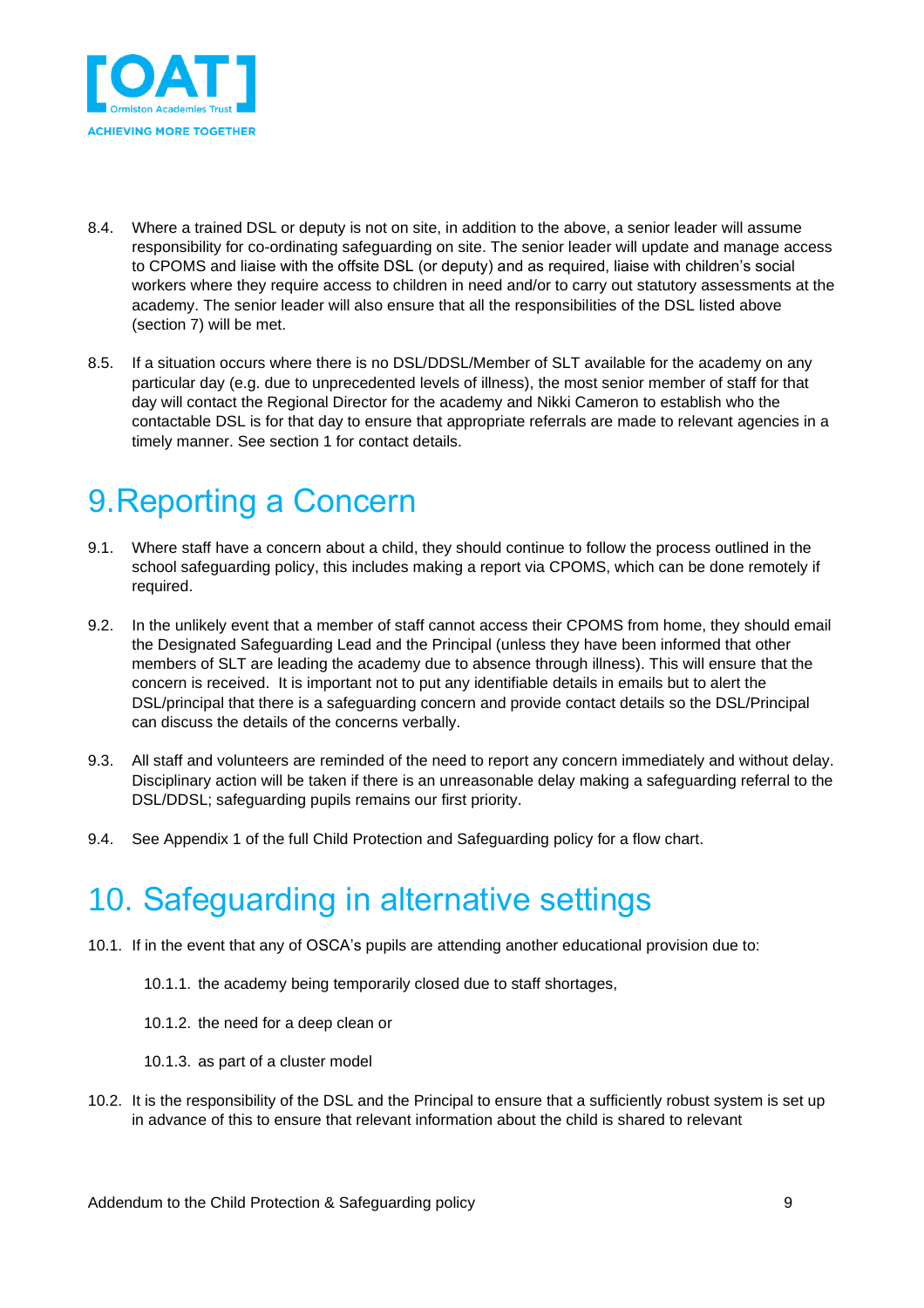

safeguarding staff in that setting and that safeguarding referrals can be made and actioned in a timely manner. This is especially important where children are vulnerable.

- 10.3. For looked after children, any change in educational setting should be led by the virtual head with responsibility for that child and the Principal /Leadership of OSCA
- 10.4. OSCA remains responsible for the safeguarding of that child and works with the new setting to ensure that safeguarding is effective.
- 10.5. This will include OSCA's DSL/DDSL contacting the DSL/DDSL at the new setting to share relevant details about vulnerable children pertaining to what makes them vulnerable and what is in place to support that child. Access must be given to Child Protection Plans, Child in Need Plans, ECHPs, or for looked after children their personal education plan and any other formal, relevant information. The name and contact details of the social worker must be provided for every vulnerable child and the name and contact details of the virtual head responsible for any looked after child.

# <span id="page-9-0"></span>11. Concerns about an adult

- 11.1. Where staff are concerned about an adult working with children in the academy the matter will then follow usual safeguarding procedures. Should there be difficulty in contacting staff members due to absence please contact the appropriate Regional Director and Nikki Cameron
- 11.2. If colleagues are unsatisfied with the response from the person that they referred the concern to, they have a duty to report the concern directly to the Local Authority Designated Office (LADO) that can be contacted at: [Sandwell\\_lado@sandwellchildrenstrust.org](mailto:Sandwell_lado@sandwellchildrenstrust.org) or by telephone on 0121 569 4770

# <span id="page-9-1"></span>12. Safeguarding Training

- 12.1. For the period COVID-19 measures are in place, a DSL (or deputy) who has been trained, will continue to be classed as a trained DSL (or deputy) even if they miss their refresher training. However, where the training does lapse, the DSL must notify the Principal and Safeguarding Governor as soon as possible. All efforts should be made to secure on-line refresher training from the LA. Or another reliable source such as the NSPCC. DSLs/DDSLs will keep up to date with safeguarding and child protection matters by signing up to update services such as Andrew Hall and NSPCC who offer regular free updates on safeguarding.
- 12.2. All existing staff have had safeguarding training and have read part 1 of Keeping Children Safe in Education (2020). The DSL will communicate with staff about any new local arrangements and ensure that they know what to do if they are worried about a child. The DSL will remind staff about the signs and indicators of child abuse and neglect and will outline that there may be an increase in safeguarding incidents with the return to home learning. The importance of reporting concerns immediately will be reiterated to school staff, this is particularly crucial where students are not timetabled to attend school every day.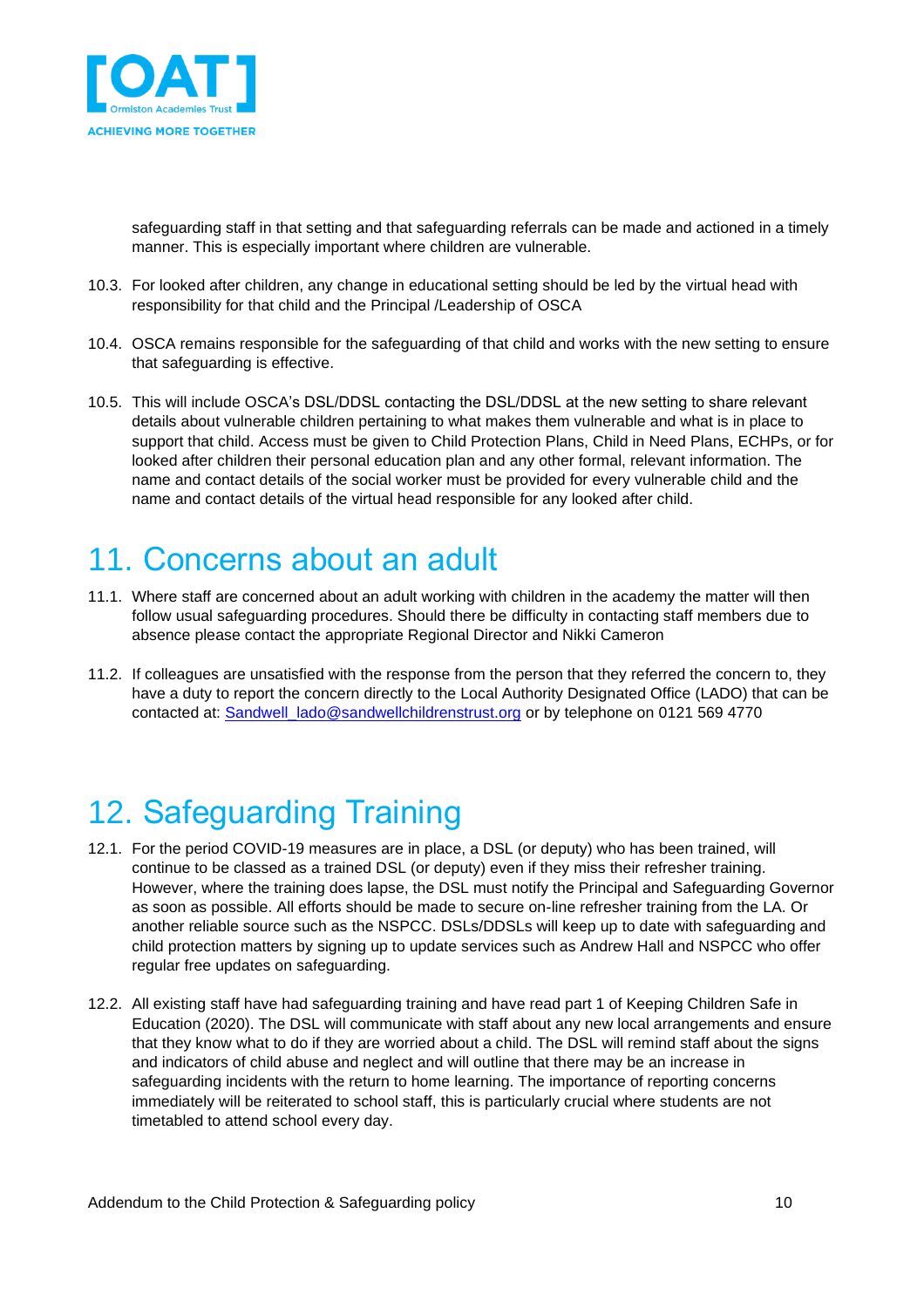

- 12.3. School staff will seek to provide reassurance to students throughout the period of lockdown. They will be briefed about the school day in an age-appropriate manner and staff will acknowledge and listen to pupil anxieties and support children to understand the altered routines.
- 12.4. Staff should be briefed about SEMH issues related to Covid19 that may arise when students are at home and how to identify where students may be struggling with their mental health issues could include anxieties about health and safety, issues relating to bereavement and PTSD. For more information, see section 18.
- 12.5. The existing workforce may move between educational settings on a temporary basis in response to COVID-19. Where OSCA receives staff from another setting (outside of OAT), we will judge, on a case-by-case basis, the level of safeguarding induction required. The minimum will include health and safety related to the setting, contacts for the DSL/DDSL and leadership team and how to make a referral.
- 12.6. Relevant information will be provided to staff members on a need-to-know basis about any vulnerable children that they will be in contact with and the support strategies in place for them. This could include bereavement, a relationship breakdown, or an incident of domestic violence.

#### <span id="page-10-0"></span>13. Safer recruitment/volunteers and movement of staff

- 13.1. It remains essential that people who are unsuitable are not allowed to enter the children's workforce or gain access to children. When recruiting new staff, we will continue to follow the relevant safer recruitment processes, including, as appropriate, relevant sections in part 3 of KCSIE.
- 13.2. In response to COVID-19, the Disclosure and Barring Service (DBS) has made changes to its guidance on standard and enhanced DBS ID checking to minimise the need for face-to-face contact. OAT HR will support and advise OSCA on how to keep records of where non-face to face checks have taken place so that they can be followed up when the Covid-19 context is no longer relevant.
- 13.3. Where we are utilising volunteers, we will continue to follow the checking and risk assessment process as set out in paragraphs 167 to 172 of KCSIE. Under no circumstances will a volunteer who has not been checked be left unsupervised or allowed to work in regulated activity.
- 13.4. Whilst acknowledging the challenge of the current environment, it is essential from a safeguarding perspective that any school or college is aware, on any given day, which staff/volunteers will be in the school or college, and that appropriate checks have been carried out, especially for anyone engaging in regulated activity. As such, OSCA will continue to keep the single central record (SCR) up to date as outlined in paragraphs 164ff in KCSIE 2020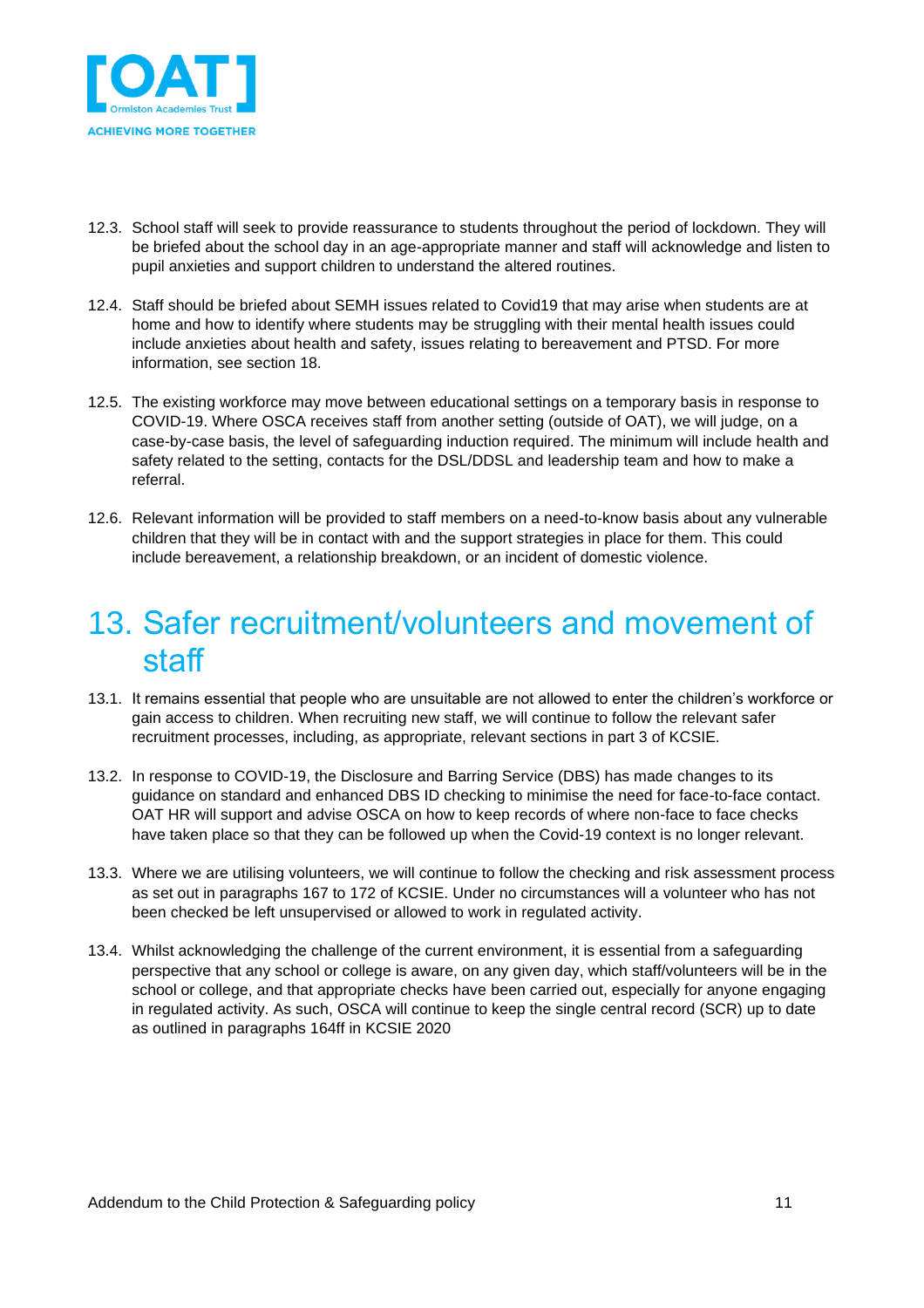

# <span id="page-11-0"></span>14. Online safety

- 14.1. Where children continue to attend the academy, we will continue to provide a safe environment, including the online environment. This includes the use of online filtering and monitoring systems.
- 14.2. Where pupils are using devices in school, appropriate supervision will be in place and staff and pupils should continue to follow the E-Safety and E-Security policy.
- 14.3. We will regularly remind students to whom to talk if they are worried about their safety and how to stay safe online.

#### Signposts to age-appropriate practical support include:

- [Childline](https://www.childline.org.uk/?utm_source=google&utm_medium=cpc&utm_campaign=UK_GO_S_B_BND_Grant_Childline_Information&utm_term=role_of_childline&gclsrc=aw.ds&&gclid=EAIaIQobChMIlfLRh-ez6AIVRrDtCh1N9QR2EAAYASAAEgLc-vD_BwE&gclsrc=aw.ds) for support
- UK Safer [Internet](https://reportharmfulcontent.com/) Centre to report and remove harmful online content
- [CEOP](https://www.ceop.police.uk/safety-centre/) for advice on making a report about online abuse

#### Support for parents and carers to keep their children safe online includes:

- **•** [Internet](https://www.internetmatters.org/?gclid=EAIaIQobChMIktuA5LWK2wIVRYXVCh2afg2aEAAYASAAEgIJ5vD_BwE) matters for support for parents and carers to keep their children safe online
- **London Grid for [Learning](http://www.lgfl.net/online-safety/) for support for parents and carers to keep their children safe online**
- [Net-aware](https://www.net-aware.org.uk/) for support for parents and careers from the NSPCC
- **EXECT** [Parent](https://parentinfo.org/) info for support for parents and carers to keep their children safe online
- **EXT** [Thinkuknow](http://www.thinkuknow.co.uk/) for advice from the National Crime Agency to stay safe online
- UK Safer [Internet](https://www.saferinternet.org.uk/advice-centre/parents-and-carers) Centre advice for parents and carers
- **•** Let's Talk [About](https://www.ltai.info/staying-safe-online/) It advice for parents and carers to keep children safe from online radicalization
- [Childnet](https://www.childnet.com/parents-and-carers/parent-and-carer-toolkit) a toolkit to support parents and carers to start discussions about their child's online life
- support for parents and carers to keep [children](https://www.gov.uk/government/publications/coronavirus-covid-19-keeping-children-safe-online/coronavirus-covid-19-support-for-parents-and-carers-to-keep-children-safe-online) safe from online harms, includes advice about specific harms such as online child sexual abuse, sexting, and cyberbullying
- **EXECTED SUPPORT TO STAY STARK IN A STARK IN STARK STARK IN STARK IS SETT** Support to stay safe online includes security and privacy settings, blocking unsuitable content, and parental controls

#### <span id="page-11-1"></span>15. Interacting with pupils online that are not present in the academy

15.1. It is important that all staff who interact with children, including online, continue to look out for signs that the child may be at risk of harm or experiencing harm. Any such concerns should be dealt with as per the child protection policy (see section 9) and where appropriate referrals should still be made to children's social care and as required the police.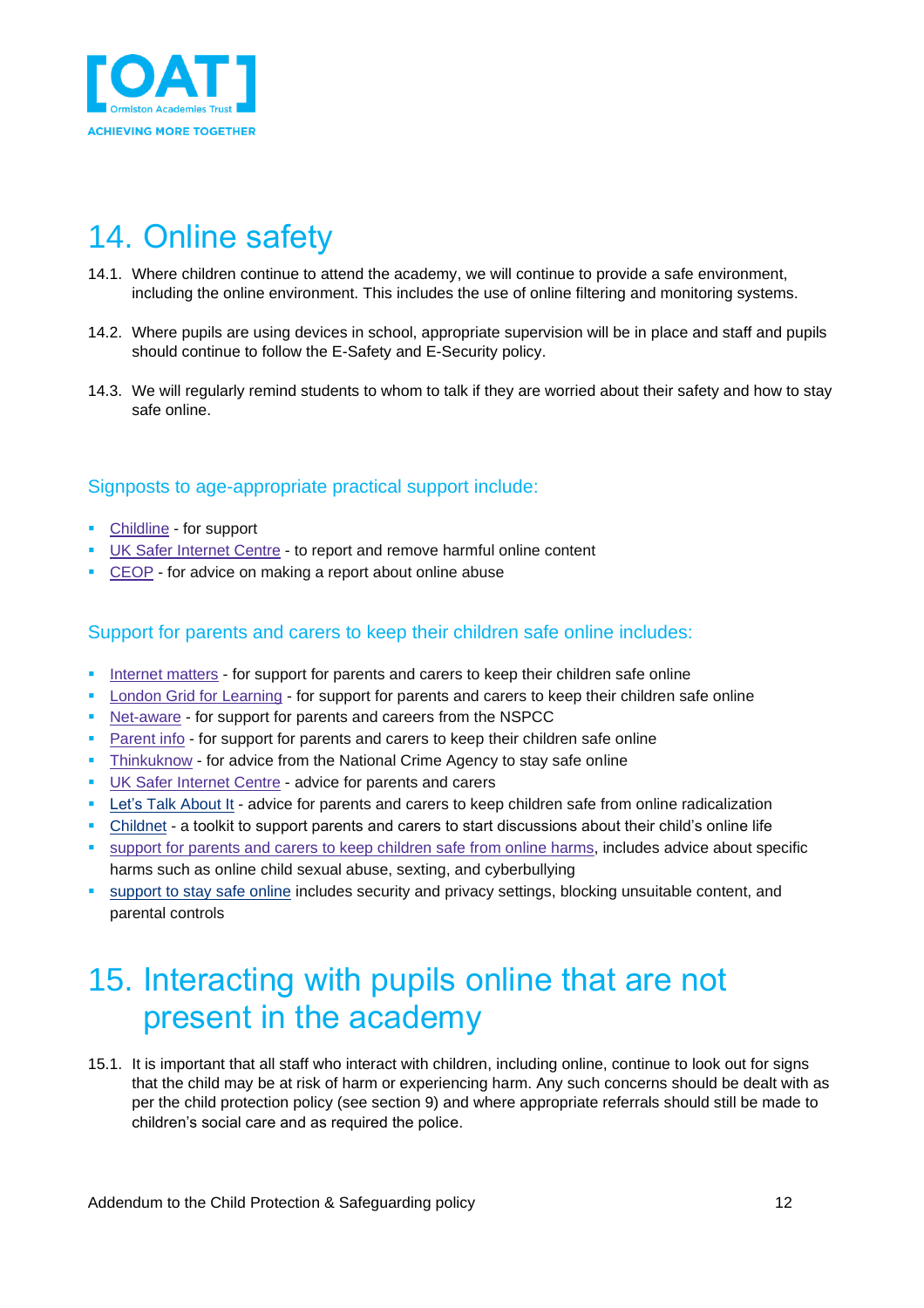

- 15.2. Online teaching should follow the same principles as normal and in line with new guidance issued in the Covid-19 context (see [Home Working guidance](https://oatoe.sharepoint.com/:f:/r/sites/Covid-19/Coronavirus%20support%20documents/Working%20from%20home%20arrangements?csf=1&e=kqdine) and [Safeguarding and remote education](https://www.gov.uk/guidance/safeguarding-and-remote-education-during-coronavirus-covid-19) and [Get](https://www.gov.uk/guidance/get-help-with-remote-education)  [help with remote education -](https://www.gov.uk/guidance/get-help-with-remote-education) GOV.UK (www.gov.uk)). If staff are unsure, they should seek clarification with the academy leadership before making or responding to any contact from a child.
- 15.3. We will ensure any use of online learning tools and systems is in line with privacy and data protection/GDPR requirements.
- 15.4. When we are in contact with parents and careers, communications will additionally be used to reinforce the importance of children being safe online. It will be especially important for parents and carers to be aware of what their children are being asked to do online, including the sites they will asked to access and be clear who from the academy their child is going to be interacting with online.

#### <span id="page-12-0"></span>16. Supporting pupils who are not attending the academy in the Covid-19 context

- 16.1. We are committed to ensuring the safety and wellbeing of all our students.
- 16.2. The DSL will ensure that a robust communication plan is in place for identified at risk students
- 16.3. Details of the communication level for all children identified as vulnerable will be maintained and held in a secure system.
- 16.4. Communications will be logged in CPOMS under the code 'COVID-19' to detail when communication took place, with whom and any outcomes of the conversation.
- 16.5. Where communication yields a safeguarding concern an incident will be logged onto CPOMS or a safeguarding referral form completed and handed to the DSL to ensure that appropriate action is taken
- 16.6. Plans must be reviewed weekly to consider any new information relevant to the level of communication or where concerns arise, the DSL will consider further referrals as appropriate.
- 16.7. A weekly review of the at risk/vulnerable children list should take place and revised or added to as appropriate

#### <span id="page-12-1"></span>17. Child on Child Sexual Violence and Sexual Harassment

17.1. Where we receive a report of child-on-child sexual violence or sexual harassment, we will follow the principles as set out in part 5 of KCSIE and of those outlined within the Child Protection and Safeguarding policy and Anti-Bullying policy.